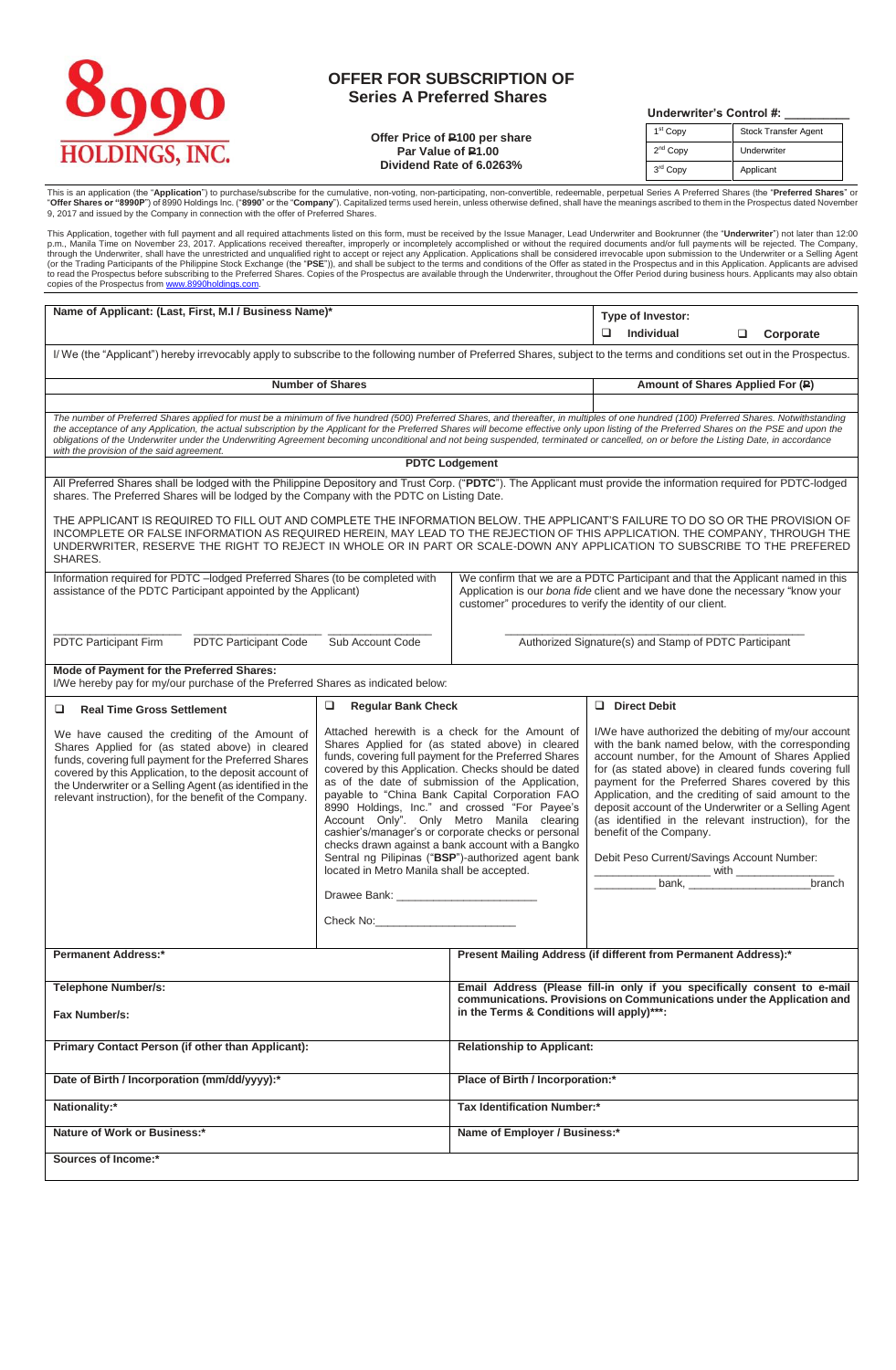| Tax Status:                                                                                                                                                                                                                                                                                                                                                                                                                                                                                                                                                                                                                                                                                                                                                                                                                                                                                                                                                                                                                                                                                                                                                                                                                                                                                                                                                                                                                                                                                                                                                                                                                                                                                                                                                                                                                                                                                                                                                                                                                                                                      | Statement, Notices & Correspondence Delivery Mode:                                                                                                                                                                                                                                                                                                                                                                                                                                                                                                                                                                                                                                                                                                                                                                                                                                                                                                                                                                                        |  |  |
|----------------------------------------------------------------------------------------------------------------------------------------------------------------------------------------------------------------------------------------------------------------------------------------------------------------------------------------------------------------------------------------------------------------------------------------------------------------------------------------------------------------------------------------------------------------------------------------------------------------------------------------------------------------------------------------------------------------------------------------------------------------------------------------------------------------------------------------------------------------------------------------------------------------------------------------------------------------------------------------------------------------------------------------------------------------------------------------------------------------------------------------------------------------------------------------------------------------------------------------------------------------------------------------------------------------------------------------------------------------------------------------------------------------------------------------------------------------------------------------------------------------------------------------------------------------------------------------------------------------------------------------------------------------------------------------------------------------------------------------------------------------------------------------------------------------------------------------------------------------------------------------------------------------------------------------------------------------------------------------------------------------------------------------------------------------------------------|-------------------------------------------------------------------------------------------------------------------------------------------------------------------------------------------------------------------------------------------------------------------------------------------------------------------------------------------------------------------------------------------------------------------------------------------------------------------------------------------------------------------------------------------------------------------------------------------------------------------------------------------------------------------------------------------------------------------------------------------------------------------------------------------------------------------------------------------------------------------------------------------------------------------------------------------------------------------------------------------------------------------------------------------|--|--|
| $\Box$ Individual<br>□ Domestic Corporate<br>Tax Exempt** Corporate<br>Foreign investor**                                                                                                                                                                                                                                                                                                                                                                                                                                                                                                                                                                                                                                                                                                                                                                                                                                                                                                                                                                                                                                                                                                                                                                                                                                                                                                                                                                                                                                                                                                                                                                                                                                                                                                                                                                                                                                                                                                                                                                                        | □<br>Send to email address indicated above<br>□<br>Delivery via courier (Metro Manila area only) or registered mail to mailing<br>address indicated above                                                                                                                                                                                                                                                                                                                                                                                                                                                                                                                                                                                                                                                                                                                                                                                                                                                                                 |  |  |
| ** If Tax Exempt Corporate or a Foreign Investor availing itself of exemption or<br>preferential tax rate, Applicant must submit documentary proof of exemption or<br>reduced taxation, as applicable.                                                                                                                                                                                                                                                                                                                                                                                                                                                                                                                                                                                                                                                                                                                                                                                                                                                                                                                                                                                                                                                                                                                                                                                                                                                                                                                                                                                                                                                                                                                                                                                                                                                                                                                                                                                                                                                                           |                                                                                                                                                                                                                                                                                                                                                                                                                                                                                                                                                                                                                                                                                                                                                                                                                                                                                                                                                                                                                                           |  |  |
| If a Corporation, please fill up Additional Required Information: (Please use additional sheets if necessary)                                                                                                                                                                                                                                                                                                                                                                                                                                                                                                                                                                                                                                                                                                                                                                                                                                                                                                                                                                                                                                                                                                                                                                                                                                                                                                                                                                                                                                                                                                                                                                                                                                                                                                                                                                                                                                                                                                                                                                    |                                                                                                                                                                                                                                                                                                                                                                                                                                                                                                                                                                                                                                                                                                                                                                                                                                                                                                                                                                                                                                           |  |  |
| Name of Parent Company, if any:                                                                                                                                                                                                                                                                                                                                                                                                                                                                                                                                                                                                                                                                                                                                                                                                                                                                                                                                                                                                                                                                                                                                                                                                                                                                                                                                                                                                                                                                                                                                                                                                                                                                                                                                                                                                                                                                                                                                                                                                                                                  |                                                                                                                                                                                                                                                                                                                                                                                                                                                                                                                                                                                                                                                                                                                                                                                                                                                                                                                                                                                                                                           |  |  |
| Names of Directors:*                                                                                                                                                                                                                                                                                                                                                                                                                                                                                                                                                                                                                                                                                                                                                                                                                                                                                                                                                                                                                                                                                                                                                                                                                                                                                                                                                                                                                                                                                                                                                                                                                                                                                                                                                                                                                                                                                                                                                                                                                                                             | Name of Stockholders Owning at Least 2% of the Authorized Capital<br>Stock:*                                                                                                                                                                                                                                                                                                                                                                                                                                                                                                                                                                                                                                                                                                                                                                                                                                                                                                                                                              |  |  |
| Name of Beneficial Owners of Applicant, if any:*                                                                                                                                                                                                                                                                                                                                                                                                                                                                                                                                                                                                                                                                                                                                                                                                                                                                                                                                                                                                                                                                                                                                                                                                                                                                                                                                                                                                                                                                                                                                                                                                                                                                                                                                                                                                                                                                                                                                                                                                                                 | <b>Address of Beneficial Owner:</b>                                                                                                                                                                                                                                                                                                                                                                                                                                                                                                                                                                                                                                                                                                                                                                                                                                                                                                                                                                                                       |  |  |
| * Required to be filled up under Republic Act No. 9160, Republic Act No. 9194 and BSP Circular Nos. 251, 253 and 279, and all other amendatory and implementing law, regulation, jurisprudence, notice<br>or order of any Philippine governmental body relating thereto.<br>*** IMPORTANT: Communications (E-mail Indemnity): By indicating the e-mail address, I/we consent to receive all notices and communications via e-mail, and such consent shall operate as a waiver<br>of my/our right and privilege to the secrecy of bank deposits in respect of such statements or notices. I/We acknowledge that security of any statement, notice or communication sent through electronic<br>means is not quaranteed and I/we assume all risks in relations to its transmission. I/We are responsible for keeping such email access active and existing during the term of the Preferred Shares,<br>otherwise, I/we shall be liable for any fees or charges that may be imposed or incurred in transmitting or re-transmitting such communication via electronic means.                                                                                                                                                                                                                                                                                                                                                                                                                                                                                                                                                                                                                                                                                                                                                                                                                                                                                                                                                                                                          |                                                                                                                                                                                                                                                                                                                                                                                                                                                                                                                                                                                                                                                                                                                                                                                                                                                                                                                                                                                                                                           |  |  |
|                                                                                                                                                                                                                                                                                                                                                                                                                                                                                                                                                                                                                                                                                                                                                                                                                                                                                                                                                                                                                                                                                                                                                                                                                                                                                                                                                                                                                                                                                                                                                                                                                                                                                                                                                                                                                                                                                                                                                                                                                                                                                  | <b>REQUIRED ATTACHMENTS TO THIS APPLICATION</b>                                                                                                                                                                                                                                                                                                                                                                                                                                                                                                                                                                                                                                                                                                                                                                                                                                                                                                                                                                                           |  |  |
| IF THE APPLICANT IS A CORPORATION, PARTNERSHIP OR TRUST ACCOUNT:<br>A certified true copy of the Applicant's latest articles of incorporation and by-laws and other constitutive documents, each as amended to date, duly certified by<br>(a)<br>the corporate secretary;<br>Applicant's Securities and Exchange Commission ("SEC") certificate of registration, duly certified by the corporate secretary;<br>(b)<br>A duly notarized corporate secretary's certificate setting forth the resolution of the Applicant's board of directors or equivalent body authorizing (i) the purchase<br>(c)<br>of the Preferred Shares indicated in this Application and (ii) the designated signatories for the purpose, including their respective specimen signatures; and<br>Two (2) duly accomplished signature cards containing the specimen signatures of the Applicant's authorized signatories, validated by its Corporate Secretary or<br>(d)<br>by an equivalent officer/s who is/are authorized signatory/ies, and further validated/signed by the Underwriter's, [a Co-Lead Manger's] or a Selling Agent's<br>authorized signatory/ies whose authority/ies and specimen signatures have been submitted to the Stock Transfer Agent.                                                                                                                                                                                                                                                                                                                                                                                                                                                                                                                                                                                                                                                                                                                                                                                                                                          |                                                                                                                                                                                                                                                                                                                                                                                                                                                                                                                                                                                                                                                                                                                                                                                                                                                                                                                                                                                                                                           |  |  |
| Copies of valid identification documents of the Applicant;<br>(a)<br>Two (2) duly accomplished signature cards containing the specimen signature of the Applicant, validated/signed by the Underwriter's or any Selling Agent's<br>(b)<br>authorized signatory/ies, whose authority/ies and specimen signatures have been submitted to the Stock Transfer Agent; and<br>Such other documents as may be reasonably required by the Underwriter or a Selling Agent in implementation of its internal policies regarding "knowing your<br>(c)<br>customer" and anti-money laundering.<br><b>IDENTIFICATION DOCUMENTS SHALL CONSIST OF:</b><br>Any one (1) of the following valid identification documents bearing a signature and recent photo, and which is not expired: Passport, Driver's License, Tax Identification<br>(TIN) ID, Professional Regulation Commission (PRC) ID, National Bureau of Investigation (NBI) Clearance, Police Clearance, Postal ID, Voter's ID, Barangay<br>Certification, Government Service Insurance System (GSIS) e-Card, Social Security System (SSS) Card, Senior Citizen Card, Overseas Workers Welfare<br>Administration (OWWA) ID, OFW ID, Seaman's Book, Alien Certification of Registration/Immigrant Certificate of Registration, Government Office and GOCC ID, e.g.<br>Armed forces of the Philippines (AFP ID), Home Development Mutual Fund (HDMF ID), National Council for the Welfare of Disabled Persons (NCWDP) Certification,<br>Department of Social Welfare and Development (DSWD) Certification, Integrated Bar of the Philippines ID, Company IDs issued by private entities or institutions<br>registered with or supervised or regulated either by the BSP, SEC or Insurance Commission, or school ID duly signed by the principal or head of the school (for<br>students who are beneficiaries of remittances/fund transferees who are under 18 years of age).<br>Applicants claiming exemption or preferential rate from any applicable tax shall also be required to submit the following documentary proof of its tax- |                                                                                                                                                                                                                                                                                                                                                                                                                                                                                                                                                                                                                                                                                                                                                                                                                                                                                                                                                                                                                                           |  |  |
| exempt or preferential status together with this Application to Purchase:<br>A current and valid Bureau of Internal Revenue ("BIR") -certified true copy of the tax exemption certificate, ruling or opinion addressed to the relevant Applicant,<br>(a)<br>confirming its exemption or preferential rate, as required under BIR Revenue Memorandum Circular No. 8-2014 including any clarification, supplement or<br>amendment thereto;                                                                                                                                                                                                                                                                                                                                                                                                                                                                                                                                                                                                                                                                                                                                                                                                                                                                                                                                                                                                                                                                                                                                                                                                                                                                                                                                                                                                                                                                                                                                                                                                                                         |                                                                                                                                                                                                                                                                                                                                                                                                                                                                                                                                                                                                                                                                                                                                                                                                                                                                                                                                                                                                                                           |  |  |
| With respect to tax treaty relief, a copy of the duly filed tax treaty relief application with the International Tax Affairs Division of the BIR as required under the BIR<br>(b)<br>Revenue Memorandum Order No. 72-2010, including any clarification, supplement or amendment thereto and, once available, a BIR-certified certificate, ruling<br>or opinion addressed to the relevant Applicant confirming its entitlement to the preferential tax rate under the applicable treaty;                                                                                                                                                                                                                                                                                                                                                                                                                                                                                                                                                                                                                                                                                                                                                                                                                                                                                                                                                                                                                                                                                                                                                                                                                                                                                                                                                                                                                                                                                                                                                                                          |                                                                                                                                                                                                                                                                                                                                                                                                                                                                                                                                                                                                                                                                                                                                                                                                                                                                                                                                                                                                                                           |  |  |
| A duly notarized undertaking executed by (1) the corporate secretary or any authorized representative of such Applicant, who has personal knowledge of the<br>(c)<br>exemption based on his official functions, if the Applicant purchases the Preferred Shares for its account, or (2) the trust officer, if the Applicant is a universal<br>bank authorized under Philippine law to perform trust and fiduciary functions and purchase the Preferred Shares pursuant to its management of tax-exempt<br>entities <i>(i.e.</i> , Employee Retirement Fund, etc.), declaring and warranting such entities' tax-exempt status or preferential rate entitlement, undertaking to<br>immediately notify the Company, the Stock Transfer Agent and the Paying Agent of any suspension or revocation of the tax exemption certificate, certificate,<br>ruling or opinion issued by the BIR, executed using the prescribed form, with a declaration and warranty of its tax exempt status or entitlement to a preferential<br>tax rate, and agreeing to indemnify and hold the Company, the Stock Transfer Agent and the Paying Agent free and harmless against any claims, actions, suits,<br>and liabilities resulting from the non-withholding or incorrect withholding of the required tax; and                                                                                                                                                                                                                                                                                                                                                                                                                                                                                                                                                                                                                                                                                                                                                                                     |                                                                                                                                                                                                                                                                                                                                                                                                                                                                                                                                                                                                                                                                                                                                                                                                                                                                                                                                                                                                                                           |  |  |
| such other documentary requirements as may be required under the applicable regulations of the relevant taxing or other authorities which for purposes of<br>(d)<br>claiming tax treaty withholding rate benefits, shall include evidence of the applicability of a tax treaty and consularized proof of the holder's legal domicile in the<br>relevant treaty state, and confirmation acceptable to the Company that Applicant is not doing business in the Philippines; provided that the Company, the Stock<br>Transfer Agent and the Paying Agent shall have the exclusive discretion to decide whether the documents submitted are sufficient for purposes of applying the<br>exemption or the reduced rate being claimed by the Applicant on the interest payments to be made to such Applicant; provided further that, all sums payable by<br>the Company to tax exempt entities shall be paid in full without deductions for taxes, duties, assessments or government charges, subject to the submission by<br>Applicant claiming the benefit of any exemption of the required documents and of additional reasonable evidence of such tax-exempt status to the Stock Transfer<br>Agent.<br>Unless properly provided with satisfactory proof of the tax-exempt status of an Applicant or shareholder, the Stock Transfer Agent and Paying Agent may assume                                                                                                                                                                                                                                                                                                                                                                                                                                                                                                                                                                                                                                                                                                               |                                                                                                                                                                                                                                                                                                                                                                                                                                                                                                                                                                                                                                                                                                                                                                                                                                                                                                                                                                                                                                           |  |  |
| that said Applicant or shareholder is taxable and proceed to apply the tax due on the Preferred Shares. Notwithstanding the submission by the Applicant or shareholder,<br>or the receipt by the Company or any of its agents, of documentary proof of the tax-exempt status of a shareholder, the Company may, in its sole and reasonable<br>discretion, determine that such Applicant or shareholder is taxable and require the Stock Transfer Agent and Paying Agent to proceed to apply the tax due on the<br>Preferred Shares. Any question on such determination shall be referred to the Company.                                                                                                                                                                                                                                                                                                                                                                                                                                                                                                                                                                                                                                                                                                                                                                                                                                                                                                                                                                                                                                                                                                                                                                                                                                                                                                                                                                                                                                                                         |                                                                                                                                                                                                                                                                                                                                                                                                                                                                                                                                                                                                                                                                                                                                                                                                                                                                                                                                                                                                                                           |  |  |
|                                                                                                                                                                                                                                                                                                                                                                                                                                                                                                                                                                                                                                                                                                                                                                                                                                                                                                                                                                                                                                                                                                                                                                                                                                                                                                                                                                                                                                                                                                                                                                                                                                                                                                                                                                                                                                                                                                                                                                                                                                                                                  | REPRESENTATIONS, WARRANTIES AND AUTHORIZATION                                                                                                                                                                                                                                                                                                                                                                                                                                                                                                                                                                                                                                                                                                                                                                                                                                                                                                                                                                                             |  |  |
|                                                                                                                                                                                                                                                                                                                                                                                                                                                                                                                                                                                                                                                                                                                                                                                                                                                                                                                                                                                                                                                                                                                                                                                                                                                                                                                                                                                                                                                                                                                                                                                                                                                                                                                                                                                                                                                                                                                                                                                                                                                                                  | In executing this Application, the Applicant represents and warrants, that all information contained herein (including its tax status) and the required attachments are<br>true and correct and that the signatures thereon are genuine, properly authorized, and obtained without use of fraud, coercion or any other vice of consent. The<br>Applicant agrees to immediately notify the Company and the Stock Transfer Agent, either directly or through the Underwriter or a Selling Agent if anything occurs<br>which renders or may render untrue or incorrect in any respect any of the information given herein (including information given with respect to the Applicant's tax<br>status) or any of its representations or warranties. The Applicant understands that the Underwriter, the Selling Agents, the Stock Transfer Agent, the Paying Agent<br>and the Company will rely on the Applicant's representations and warranties set forth herein including, without limit, its declaration of its tax status, including, if |  |  |

applicable, its tax-exempt status in processing payments due to it under the Preferred Shares. The Applicant agrees to indemnify and hold the Underwriter, the Selling Agents, the Stock Transfer Agent, the Paying Agent and the Company free and harmless against any and all claims, actions, suits, damages, and liabilities including those resulting from the non-withholding of the required tax due to the representations as indicated in this Application to Purchase, any misrepresentation contained herein or any reliance on the confirmations contained herein. The Applicant likewise authorizes the Stock Transfer Agent and the Paying Agent to verify the information stated in this Application from any and all sources and in any and all manner, including but not limited to, requesting information contained herein from the Underwriter or a Selling Agent regarding the Applicant's account/s with the said Underwriter or Selling Agent, provided that any such verification shall not be in violation of any temporary restraining order currently in effect on the application of BIR Revenue Regulations No. 1-2014, BIR Revenue Memorandum Circular No. 5-2014 and SEC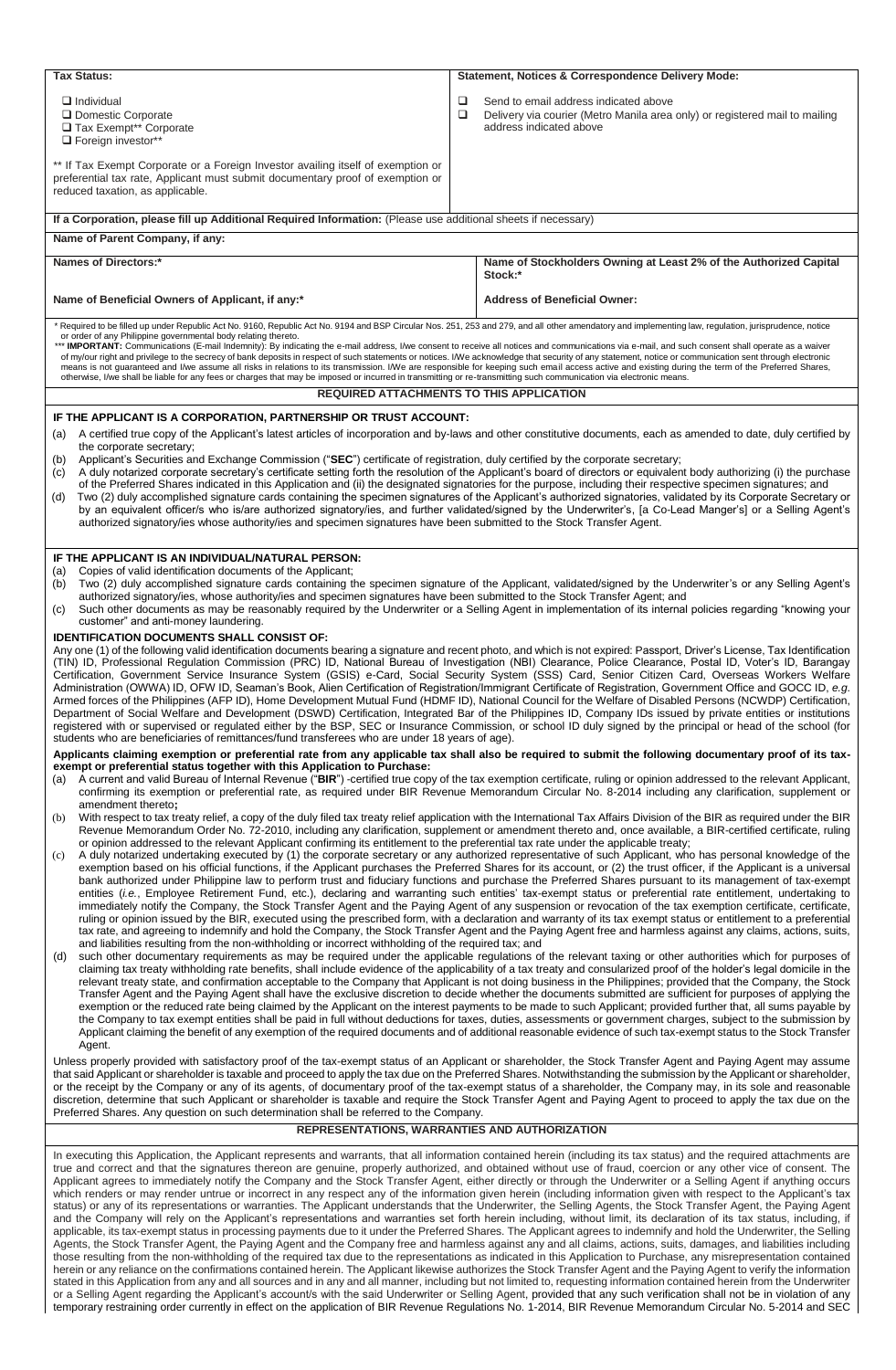Memorandum Circular No. 10, series of 2014. By giving authority to the Stock Transfer Agent and the Paying Agent and by signing this application, the Applicant hereby waives its right to privacy of information or confidentiality that may exist by law or by contract, solely and exclusively for the limited purpose of enabling the Stock Transfer Agent and the Paying Agent to update with respect to the information contained herein. The Applicant warrants that the Applicant (or its authorized signatory) has read and understood the Terms and Conditions and the terms and conditions stated in this Application to Purchase as well as the Rules and Procedures of the Stock Transfer Agent and unconditionally accepts the same. The Applicant further agrees that completion of this Application to Purchase constitutes an instruction and authority from the Applicant to the Company and/or the Underwriter or the Selling Agents to execute any application form or other documents and generally to do all such other things and acts as the Company, and/or the Underwriter may consider necessary or desirable to effect registration of the Preferred Shares in the name of the Applicant.

| <b>APPLICANT'S FULL NAME (IN PRINT):</b>                                               | <b>APPLICANT'S AUTHORIZED SIGNATURE/S :</b>                              |  |  |
|----------------------------------------------------------------------------------------|--------------------------------------------------------------------------|--|--|
| <b>ACKNOWLEDGEMENT AND ACCEPTANCE</b><br>(Applicants should not fill in this section.) |                                                                          |  |  |
| To be completed by a Selling Agent or the Underwriter                                  | To be completed by the Stock Transfer Agent and on behalf of the Company |  |  |
| Application received:                                                                  | Application accepted and approved by:                                    |  |  |
| $\mathsf{By:}\n$<br>Date/Time: 2000                                                    |                                                                          |  |  |

## **TERMS AND CONDITIONS OF THE OFFER AND CERTAIN RELEVANT INFORMATION CONCERNING THE OFFER OF THE PREFERRED SHARES**

**Unless otherwise expressly stated or the context requires otherwise, all terms used herein shall have the meanings ascribed to them in the Prospectus. The information set forth below is an incomplete summary of certain terms of the Offer and the Offer Shares and are qualified by such terms and conditions found in the Prospectus in every respect. Applicants wishing to purchase the Offer Shares should read the Prospectus and the terms and conditions described therein and this Application Form. No person has been authorized to give any information or to make any representations other than those contained in the Prospectus and, if given or made, such information or representations must not be relied upon as having been authorized by the Company or the Underwriter.**

REGISTRATION AND LISTING. The Company has applied with the SEC for the shelf registration of 100,000,000 cumulative, non-voting, non-participating, non-convertible, redeemable, perpetual Preferred Shares with a par value of ₱1.00 per share, pursuant to the Securities Regulation Code and its implementing rules and regulations. The Preferred Shares will be issued in tranches within the Shelf Period. The Company has applied for the approval of the listing of the Offer Shares with the PSE. The PSE approved the Offer on November 8, 2017. The PSE approval does not cover the entire 100,000,000 Preferred Shares that are under shelf registration; but covers only the 50,000,000 Offer Shares subject of this Offer, which pertains to this first tranche Offer of up to 50,000,000 Offer Shares.

**THIS OFFER.** The Company, through the Underwriter, is offering 50,000,000 Preferred Shares with a par value of ₱1.00 per share, at an offer price of ₱100.00 per Offer Share.

**ISSUE PRICE.** The Offer Shares will be offered at a price of ₱100.00 per share.

**ISSUE DATE.** The date of issue of the Offer Shares for the Initial Offer will be on December 1, 2017.

**OFFER PERIOD**. The offer period of this Offer shall commence at 9:00 a.m., Manila Time on November 17, 2017 and end at 12:00 p.m., Manila Time on November 23, 2017. Applications shall be accepted on each Banking Day of the Offer Period commencing from 9:00 a.m. to 5:00 p.m., except on the last Banking Day of the Offer Period where applications shall be accepted from 9:00 a.m. to 12:00 p.m. only. The Company and the Underwriter reserve the right to extend or terminate the Offer Period with the approval of the SEC and, as applicable, the PSE.

**MINIMUM SUBSCRIPTION**. Each Application shall be for a minimum of 500 Offer Shares, and thereafter, in multiples of 100 Offer Shares. No Application for multiples of any other number of Offer Shares will be considered.

**DIVIDENDS.** As and if declared by the Issuer, and in accordance with the terms and conditions of the Offer Shares, dividends will be payable starting on March 1, 2018 and every March 1, June 1, September 1, and December 1 of each year (each, a "Dividend Payment Date"), being the last day of each 3- month dividend period, provided that, the first Dividend Period of the Offer Shares shall be the period commencing on the relevant issue date and ending on the last day of the then current dividend period for the outstanding Preferred Shares. If the Dividend Payment Date is not a Banking Day, dividends will be paid on the next succeeding Banking Day, without adjustment as to the amount of Dividends to be paid.

**DIVIDEND RATE**. The Offer Shares will, subject to certain dividend payment conditions (see "Conditions for the Declaration and Payment of Cash Dividends" in the Prospectus), bear cumulative, non-participating cash dividends based on the Offer Price, payable quarterly in arrears every Dividend Payment Date (as defined below) at the Dividend Rate per annum reckoned from Issue Date. Dividends will be calculated on a 30/360-day basis.

The term "Dividend Rate" means (a) from the Issue Date up to the Initial Optional Redemption Date, the Original Dividend Rate, and (b) from the Initial Optional Redemption Date, the higher of the Original Dividend Rate and the Step Up Rate. (Please see below for the relevant definitions.)

The Original Dividend Rate shall be at the fixed rate of 6.0263% per annum.

**DIVIDEND RATE STEP-UP.** Unless the Offer Shares are redeemed by the Issuer on the fifth (5th) anniversary of the Listing Date (the "Initial Optional Redemption Date"), the Dividend Rate shall be adjusted thereafter to the higher of: (a) Original Dividend Rate, or (b) the sum of: (i) the Step-Up Benchmark Rate, and (ii) the Original Spread plus 250 basis points (this item b, the "Step Up Rate"). For the avoidance of doubt, if the Original Dividend Rate is higher than the Step Up Rate, there shall be no adjustment on the Dividend Rate, and the Original Dividend Rate shall continue to be the Dividend Rate.

The Step-Up Benchmark Rate will be equivalent to the simple average of the ten (10)-year PDST-R2 for three (3) consecutive business days ending on (and including) the fifth (5th) anniversary as shown on the PDEx page (or such successor page) of Bloomberg (or such successor electronic service provider, provided that there are done transactions for such PDST-R2 on at least two (2) of the three (3) days above. If the foregoing requirement on done transactions is not met, if or the applicable PDST-R2 is not otherwise available, the Company and the Underwriter shall adopt a mutually acceptable alternative mechanism for determining the Step-Up Benchmark Rate.

**OPTIONAL REDEMPTION DATE.** As and if approved by the Board of Directors of the Issuer and subject to the requirements of applicable laws and regulations, and the Issuer's financial covenants, the Issuer has the sole option, but not the obligation, to redeem all (but not part) of the outstanding Offer Shares, having given to the Stock Transfer Agent, the SEC and the PSE not less than thirty (30) days' written notice prior to the intended date of redemption, on: (a) the Initial Optional Redemption Date; or (b) any Dividend Payment Date after the Initial Optional Redemption Date (each, an "Optional Redemption Date"), at a redemption price equal to the Offer Price of the Offer Shares, plus any accrued and unpaid cash dividends due them on such Dividend Payment Date as well as all Arrears of Dividends outstanding, after deduction of transfer costs customarily chargeable to stockholders, as applicable, to effect the redemption. The Redemption Price shall be paid to holders of the Offer Shares as of the relevant record date set by the Issuer for such redemption.

The Issuer may, at its sole option, subject to the requirements of applicable laws and regulations and the Issuer's financial covenants, also redeem the Offer Shares, in whole but not in part, at any time if an Accounting Event or a Tax Event has occurred, having given not less than thirty (30) days' written notice to the Stock Transfer Agent, the PSE and the SEC prior to the intended date of redemption.

The redemption due to an Accounting Event or a Tax Event shall be made by the Issuer at the Redemption Price, which shall be paid on the date of redemption set out in the notice.

An Accounting Event shall occur if, in the opinion of the Issuer, with due consultation with its independent auditors at the relevant time, there is more than an insubstantial risk that the Offer Shares or the funds raised through the issuance of the Offer Shares may no longer be recorded as "equity" to the full extent as at the Issue Date pursuant to the Philippine Financial Recording Standards ("PFRS"), or such other accounting standards which succeed PFRS, as adopted by the Republic of the Philippines and applied by the Issuer for drawing up its consolidated financial statements for the relevant financial year.

A Tax Event shall occur if dividend payments or other amounts payable on the Offer Shares become subject to higher withholding tax or any new tax (including a higher rate of an existing tax) as a result of certain changes in law, rule or regulation, or in the interpretation thereof.

**ELIGIBLE INVESTORS**. The Offer Shares may be owned or subscribed to by any person, partnership, association or corporation regardless of nationality, subject to limits under Philippine law and "Restriction on Ownership." However, under certain circumstances, the Issuer may reject an Application or reduce the number of the Offer Shares applied for